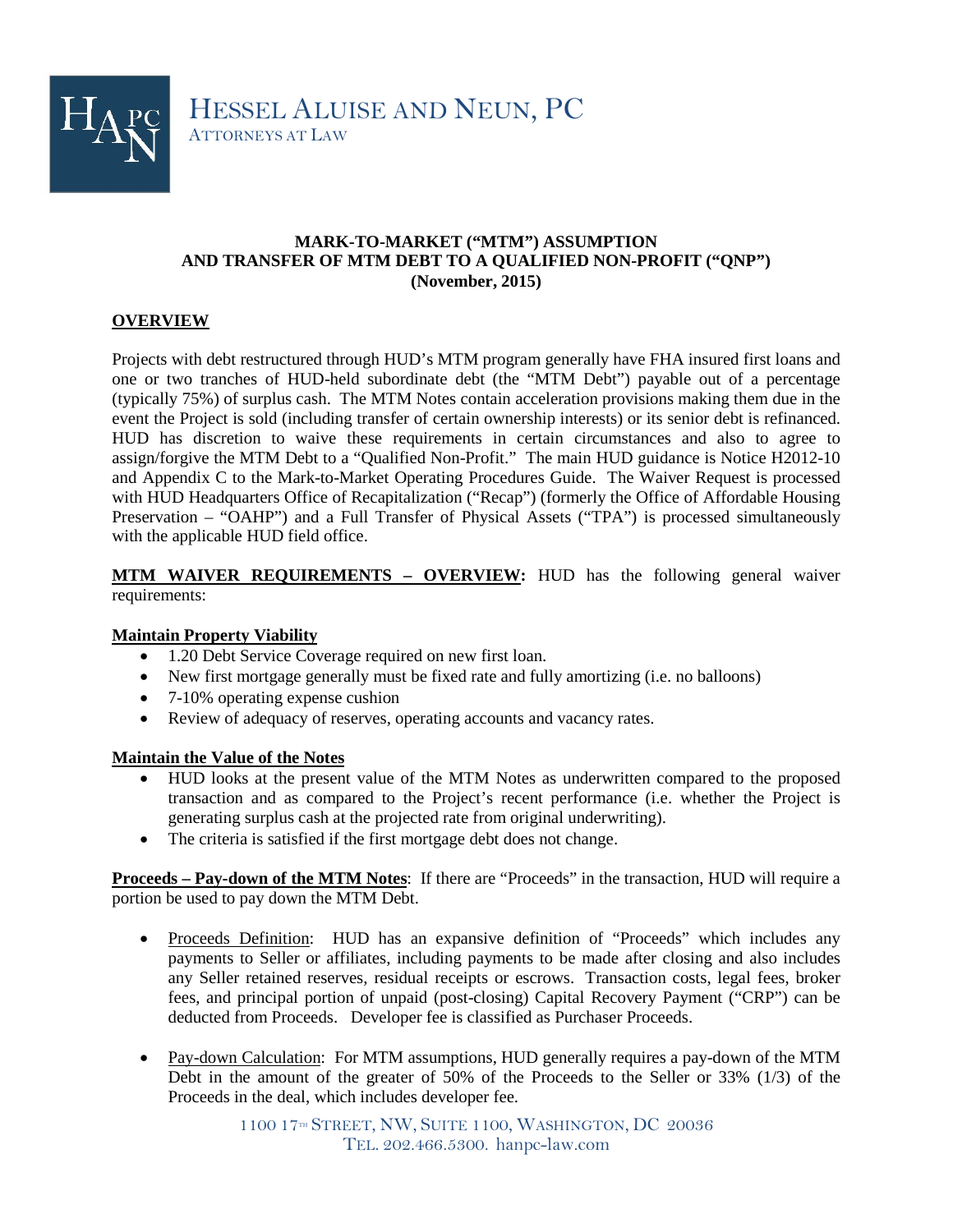o Strategic Community Property Eliminates Developer Fee: If the transaction qualifies as a "Strategic Community Property" transaction, regardless of whether it is also a QNP transaction, developer fee is *not* included in the pay-down calculation. Strategic Community Property criteria are discussed under the QNP section below.

**Green Incentives**: HUD provides incentives to owners to increase the Incentive Performance Fee ("IPF"), permitting more surplus cash to be distributed, if proposed rehab meets established green standards (i.e. LEED, Enterprise Green Communities).

**ONP ELIGIBILITY:** HUD also will assign the MTM Debt to a ONP or permit the MTM Debt to be forgiven.

**Purchaser Requirements:** The program requires a deed transfer of the Property.

As a threshold matter, the Purchaser "nonprofit" must be "independent", "tenant endorsed" and "community based" as follows:

- *Nonprofit:* The nonprofit buyer must be organized under the state law of its incorporation as a nonprofit; it can be a LLC or limited partnership if the nonprofit is the sole general partner or sole managing member.
- *Independent:* The purchaser cannot be "dependent" on any for-profit entity, including the seller. Safe Harbor criteria for qualifying are:
	- o No for-profit has control over the nonprofit.
	- o Seller and its affiliates have no control over the nonprofit.
	- o For three years prior to sale, Seller has not provided any financial support, goods or services to the nonprofit or its affiliates*.*
	- o Purchase and Sale Agreement describes all consideration to Seller.
	- o After the sale, Seller does not retain any financial interest (equity, debt, any repayment from cash flow) in the property nor provides goods or services to property.
	- o If the Purchaser does not meet the "safe harbor" requirements, it can make a showing of "independence."
- "*Tenant endorsed*": The nonprofit buyer must have the majority of tenant head of households of occupied units give endorsement in writing to the nonprofit buyer.
- "*Community based*": The nonprofit must have/be one of the following: (a) 1/3 of board are tenants or low income members of the community, (b) it must have established a "community advisory board" approved by HUD – which board has a substantive voice in project operations, or (c) it must be a CDBA, CHDA or CDFI [most NP's set up the "community advisory board"].

**Nonprofit Issues:** If the Seller is a nonprofit corporation or nonprofit controlled partnership, if the nonprofit stays in the deal the Purchaser may be a tax credit entity in which the nonprofit seller acts as the sole general partner or sole managing member"

**Recapitalization:** The transaction must be necessary to "recapitalize" the Property.

**Use Restriction:** The Purchaser must accept an extension of the MTM Use Agreement from 30 years to 50 years and a 10 year restriction on sale (i.e. the Purchaser can only sell the Project to another QNP for 10 years and sale approval is in HUD's sole discretion).